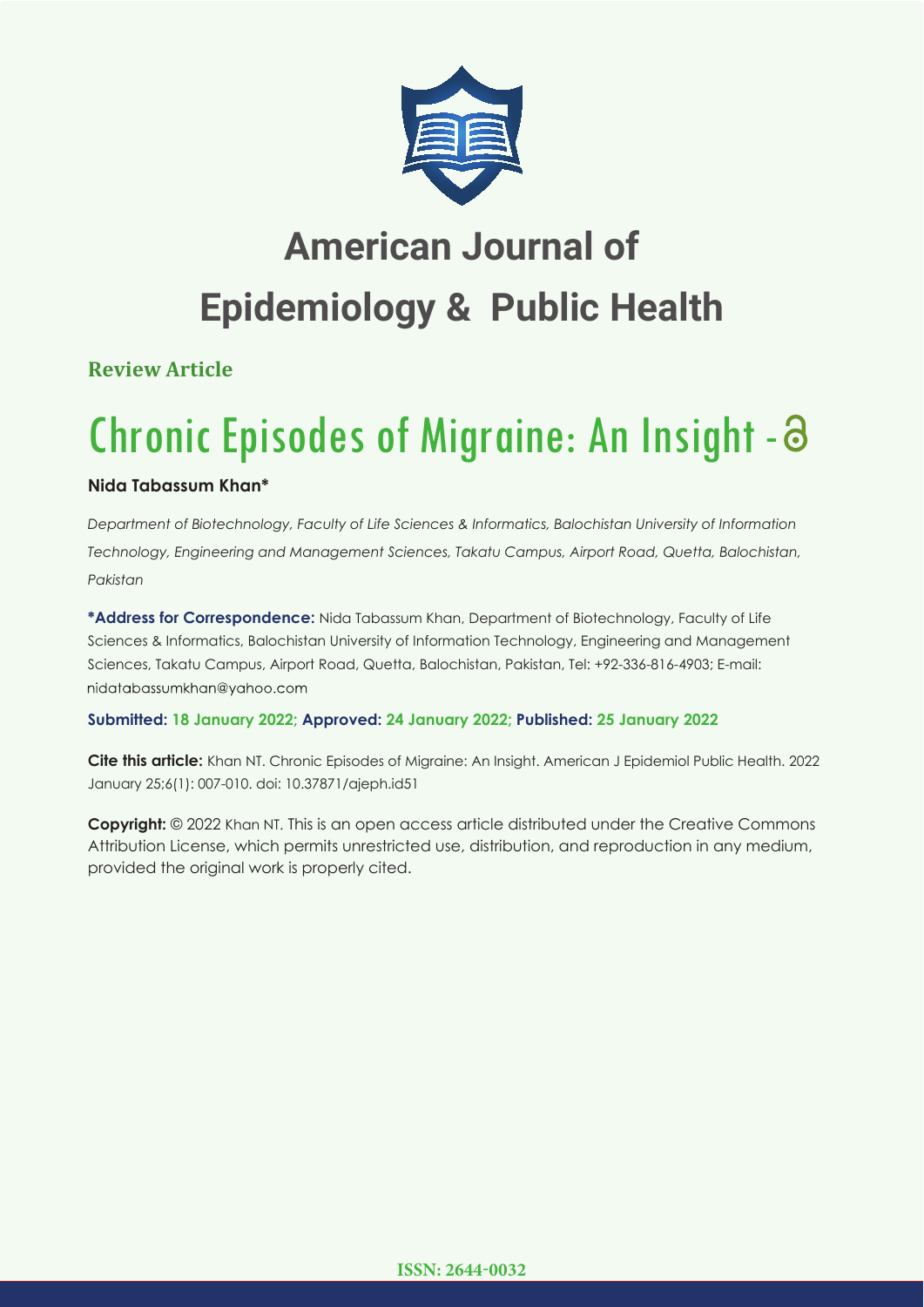#### **ABSTRACT**

Cerebral pains are routinely depicted as beating or pounding, yet they furthermore can be dull or strain or sharp. They routinely occur on piece of the head or in a specific region yet may incorporate the whole head, and they on occasion change starting with one side then onto the next. A spread can be a visual or material incapacity that can go previously or go with a cerebral pain. Visual airs are more typical and are consistently portrayed as shimmering lights, or as bends, shapes, tones or models. On occasion visual secondary effects can incorporate dull spots or total or midway loss of vision. A couple of examinations have shown a possible association between cerebral pains with environment and coronary ailment.

**Keywords:** Dihydroergotamine; Antimigraine; Neurogenic; Bioavailability; Cranial vasoconstriction

#### **INTRODUCTION**

Previous literature focuses on the consistency of migraine in individuals using survey-based method, which addresses questions with respect to cerebral pain and other effects from cerebral pain further followed by clinical examination [1,2]. Epidemiological surveys indicated that the normality of migraine incidence was approximately 23% to 29% in women and 15% to 20% in men [3,4]. The consistency of migraine declined with age in a wide range of individuals [5]. These examinations show that migraine is extensively more overwhelming than the as frequently as conceivable referred to figure of around 10% of the general population which doesn't seem, by all accounts, to be established on a particular review [6,7].

Gender based incidence of cerebral pain examined by neurological examination revealed that cerebral pain was reported 12% in males and 24% in females [8]. Migraine treatment has progressed however the question whether cerebral pain is basically a vascular or a neurological disorder still debatable [9]. Despite this discussion, the levels of serotonin (5-hydroxytryptamine; 5-HT), a vasoconstrictor and a central neurotransmitter, seem to decrease during cerebral pain (with related carotid vasodilatation) [10]. Without a doubt, 5-HT similarly as ergotamine, dihydroergotamine and other antimigraine experts continually produce vasoconstriction in the external carotid dispersal [11]. The most recent decade has seen the presence of sumatriptan and second period triptans (for instance zolmitriptan, rizatriptan, naratriptan), which has a spot with one more class of meds, by and by known as 5-HT1B/1D/1F receptor agonists [12]. Appeared differently in relation to sumatriptan, the second-age triptans have a higher oral bioavailability and longer plasma half-life [13]. As per the vascular and neurogenic speculations of migraine, all triptans produce specific carotid vasoconstriction (through 5-HT1B receptors) and presynaptic block of the trigeminovascular searing responses entrapped in cerebral pain (through 5-HT1D/5-ht1F receptors) [14,15]. Also, specific agonists at 5-HT1D (PNU-142633) and 5-ht1F (LY344864) receptors impede the trigeminovascular system without making vasoconstriction [16]. Regardless, PNU-142633 wound up being lacking in the extraordinary treatment of migraine, while LY344864 showed a couple of sufficiency when used in measurements which team up with 5-HT1B receptors [17]. Finally, though the triptans are reasonable antimigraine experts making explicit cranial vasoconstriction, attempts are being settled on to make other strong antimigraine decisions acting through the quick bar of vasodilator instruments (for instance miscreants at CGRP receptors, foes at 5-HT7 receptors, inhibitors of nitric oxide biosynthesis, etc) [18,19]. To a great extent the cerebral agony may be gone before by a focal neurological characteristic ("air") followed by headache (old style migraine); this air involves explicit motor (inadequacy or loss of movement) or possibly focal neurological (shining scotoma) manifestations [20,21].

Gaining precise and strong information on the inescapability of cerebral pain is essential for understanding the weight it puts on society [22]. But the investigation on transmission of cerebral pain depicted that only 24% of individuals have the direction and ageunequivocal regularity of migraine [23]. The inescapability of cerebral pain is around 6% among men and 15 to 17% among women [24]. Inescapability changes by age, extending to about age 40 years and declining from that point on in a wide range of individuals [25]. The direction extent also appears to contrast by age, growing from menarche to about age 42 years and declining starting there [26]. PubMed, Embase and Google Scholar informational indexes were used to recognize focuses on dealing with the ordinariness of cerebral pain among undergraduates yet different methodologies lead to extensive heterogeneity in the results [27]. It is shown that direction and scientific guidelines in a general sense sway the cerebral pain transcendence and may somewhat explain the heterogeneity between different studies [28].

A cross-sectional study conducted in King Abdul Aziz University, Jeddah, using ID Migraine test and, Numeric Pain Rating Scale (NPRS) revealed that more than one-half (54.9%) of the individuals had ≥ 2 cerebral pain attacks for three months [29]. Majority of the individuals reported that their educational execution and ability to go to gatherings were affected during migraine attacks [30]. Headaches are one of the world's most ordinary conditions. Some, such as longing or stress headaches, vanish isolated and aren't a justification behind concern [31]. Headaches can be debilitating, but for specific people who experience symptoms with their headaches, they could be a marker for a more real danger - an extended risk for stroke [32]. For example, women who experience an air with their migraines have been exhibited to be at explicit risk [33]. Various climates may incorporate difficulty comprehension or conveying language, limb weakness on one side or harmony hardships [34].

#### **MIGRAINES AND STROKE RISK**

People who experience changes in their surrounding environments with their migraines have twofold the risk of stroke [35]. Studies have set up a basically higher risk of stroke among women who have migraines with air [36]. It is at this point it is difficult to say whether treating and hindering the migraines could achieve stroke danger decline however at this point affected women should stop smoking [37]. Since pregnancy increases the level of estrogen, women who have migraines with environment ought to be educated concerning their raised risk [38]. Additionally, a couple symptoms related with migraines may imitate the appearances of stroke [39]. Stroke is achieved by a blockage in the veins of the brain or by saturating the frontal cortex [40]. In all honesty, without suitable history and clinical appraisal and tests, it might be difficult to isolate among stroke and migraine in specific patient [41].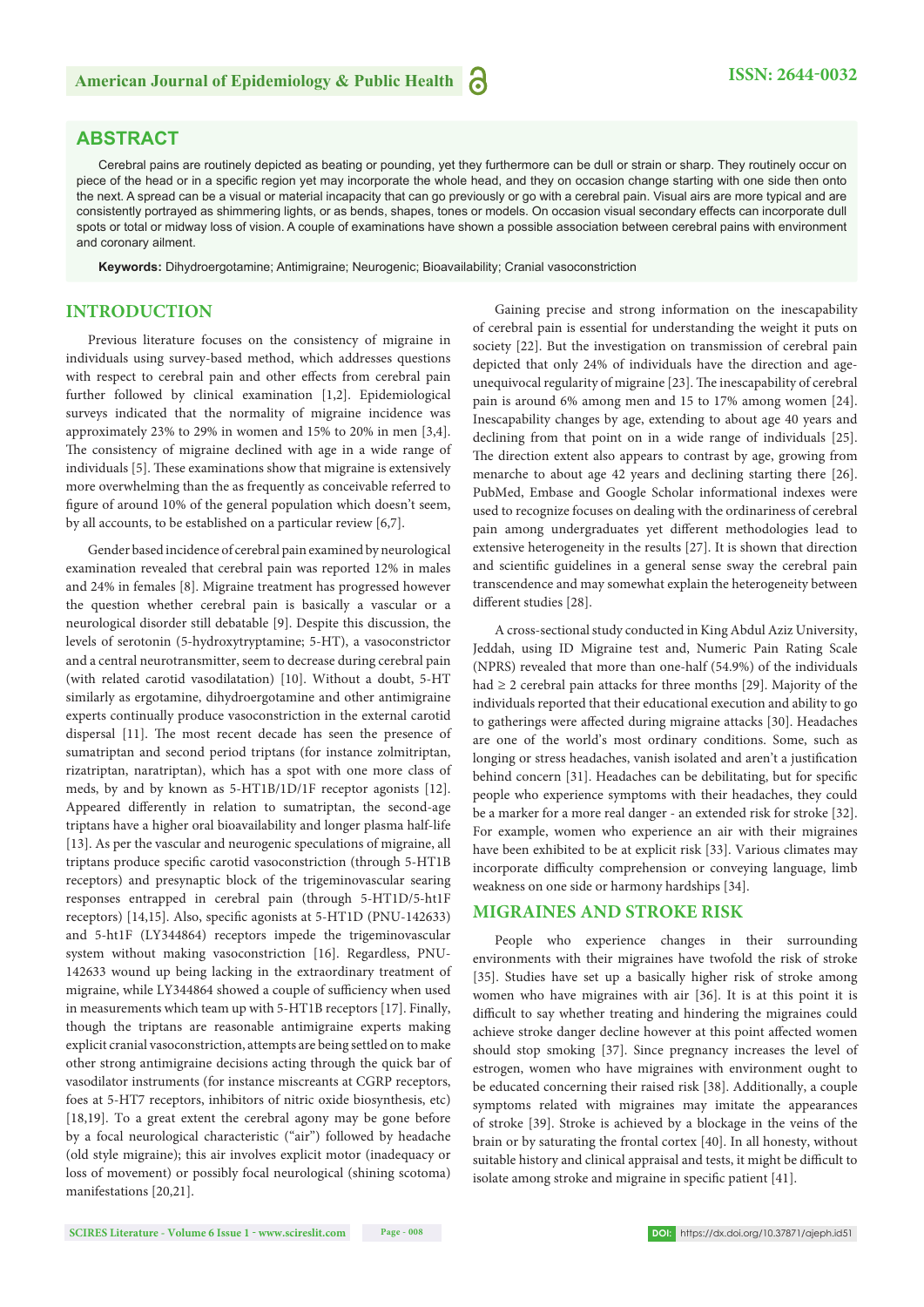#### **SEVERITY OF MIGRAINE**

People who experience rehashing cerebral agonies of any sort should see a doctor for a cautious evaluation and appraisal because an exact finding is fundamental to convincing treatment [42]. Frequent episodes of cerebral pain and milder kinds of migraines may vanish with rest, loosening up, and over-the-counter solutions, or analgesics [43]. Prolonged migraine cerebral pain may require pain prescriptions [44]. A couple of cerebral pain are considered "alerts" since they could be achieved by an essential, life-risking condition [45]. Startling, phenomenal headache that tops to a horrendous control over seconds to minutes, much of the time portrayed as "the most observably awful cerebral aggravation of my life is life threating [46]. In addition, cerebral pain that stirs you around during evening time or when resting should be taken seriously [47]. Besides cerebral pain joined by any signs, for instance, deficiency in the face, arm or leg; deadness or coordination issues; visual shortcoming; language or talk issues; tipsiness; confusion; changed readiness; or seizures requires urgent medical attention [48,49].

#### **MIGRAINE TREATMENT**

Cerebral pain is the most generally perceived kind of weakening fundamental headache and impacts around 12% of focused on Caucasian masses [50]. Non-pharmacological organization of cerebral pain by and large involves lifestyle appeal to help casualties with avoiding conditions in which attacks will be set off [51]. Preventive meds for migraine should ordinarily be viewed as founded on attack repeat such as ibuprofen or ergotamine, sumatriptan, naratriptan, rizatriptan, zolmitriptan, almotriptan, eletriptan and frovatriptan − are extreme serotonin, 5-HT1B/1D, receptor agonists which address a significant stage forward in the treatment of serious migraine [52,53].

#### **CONCLUSION**

Thus, migraine is a serious medical condition with level of severity varying from person to person with respect to age and gender along with prominent signs and symptoms.

#### **REFERENCES**

- 1. Lipton RB, Bigal ME. The epidemiology of migraine. Am J Med. 2005 Mar;118 Suppl 1:3S-10S. doi: 10.1016/j.amjmed.2005.01.014. PMID: 15841882.
- 2. Silberstein SD, Lipton RB. Epidemiology of migraine. Neuroepidemiology. 1993;12(3):179-94. doi: 10.1159/000110317. PMID: 8272178.
- 3. Younger DS. Epidemiology of Migraine. Neurol Clin. 2016 Nov;34(4):849- 861. doi: 10.1016/j.ncl.2016.06.011. PMID: 27719997.
- 4. Sanvito WL, Monzillo PH, Peres MF, Martinelli MO, Fera MP, Gouveia DA, Murachovsky J, Salomão WR, Leme RJ. The epidemiology of migraine in medical students. Headache. 1996 May;36(5):316-9. doi: 10.1046/j.1526- 4610.1996.3605316.x. PMID: 8682674.
- 5. Wang SJ. Epidemiology of migraine and other types of headache in Asia. Curr Neurol Neurosci Rep. 2003 Mar;3(2):104-8. doi: 10.1007/s11910-003- 0060-7. PMID: 12583837.
- 6. Manzoni GC, Torelli P. Epidemiology of migraine. The Journal of Headache and Pain. 2003;4(1):s18-s22. https://bit.ly/3tZwBMd
- 7. Merikangas KR. Contributions of epidemiology to our understanding of migraine. Headache. 2013 Feb;53(2):230-46. doi: 10.1111/head.12038. PMID: 23432441.
- 8. Hedborg K, Anderberg UM, Muhr C. Stress in migraine: personalitydependent vulnerability, life events, and gender are of significance. Ups J

Med Sci. 2011 Aug;116(3):187-99. doi: 10.3109/03009734.2011.573883. Epub 2011 Jun 14. PMID: 21668386; PMCID: PMC3128723.

- 9. Natoli JL, Manack A, Dean B, Butler Q, Turkel CC, Stovner L, Lipton RB. Global prevalence of chronic migraine: a systematic review. Cephalalgia. 2010 May;30(5):599-609. doi: 10.1111/j.1468-2982.2009.01941.x. PMID: 19614702.
- 10. Ferrari MD, Saxena PR. On serotonin and migraine: a clinical and pharmacological review. Cephalalgia. 1993 Jun;13(3):151-65. doi: 10.1046/j.1468-2982.1993.1303151.x. PMID: 8395342.
- 11. Villalón CM, Centurión D, Valdivia LF, de Vries P, Saxena PR. Migraine: pathophysiology, pharmacology, treatment and future trends. Curr Vasc Pharmacol. 2003 Mar;1(1):71-84. doi: 10.2174/1570161033386826. PMID: 15320857.
- 12. Tfelt-Hansen P, De Vries P, Saxena PR. Triptans in migraine: a comparative review of pharmacology, pharmacokinetics and efficacy. Drugs. 2000 Dec;60(6):1259-87. doi: 10.2165/00003495-200060060-00003. PMID: 11152011.
- 13. Evers S, Afra J, Frese A, Goadsby PJ, Linde M, May A, Sándor PS; European Federation of Neurological Societies. EFNS guideline on the drug treatment of migraine--revised report of an EFNS task force. Eur J Neurol. 2009 Sep;16(9):968-81. doi: 10.1111/j.1468-1331.2009.02748.x. PMID: 19708964.
- 14. Villalón CM, Centurión D, Valdivia LF, De Vries P, Saxena PR. An introduction to migraine: from ancient treatment to functional pharmacology and antimigraine therapy. In PROCEEDINGS-WESTERN PHARMACOLOGY SOCIETY. 2002;45:199-210. [Western Pharmacology Society]. 1998.
- 15. Arulmozhi DK, Veeranjaneyulu A, Bodhankar SL. Migraine: current concepts and emerging therapies. Vascul Pharmacol. 2005 Sep: 43(3): 176-87. doi: 10.1016/j.vph.2005.07.001. PMID: 16099727.
- 16. Amrutkar DV, Ploug KB, Hay-Schmidt A, Porreca F, Olesen J, Jansen-Olesen I. mRNA expression of 5-hydroxytryptamine 1B, 1D, and 1F receptors and their role in controlling the release of calcitonin gene-related peptide in the rat trigeminovascular system. Pain. 2012 Apr;153(4):830-838. doi: 10.1016/j. pain.2012.01.005. Epub 2012 Feb 4. PMID: 22305629.
- 17. Goadsby PJ. Post-triptan era for the treatment of acute migraine. Curr Pain Headache Rep. 2004 Oct;8(5):393-8. doi: 10.1007/s11916-996-0013-3. PMID: 15361324.
- 18. Neeb L, Meents J, Reuter U. 5-HT(1F) Receptor agonists: a new treatment option for migraine attacks? Neurotherapeutics. 2010 Apr;7(2):176-82. doi: 10.1016/j.nurt.2010.03.003. PMID: 20430316; PMCID: PMC5084098.
- 19. Hargreaves RJ, Shepheard SL. Pathophysiology of migraine--new insights. Can J Neurol Sci. 1999 Nov;26 Suppl 3:S12-9. doi: 10.1017/ s0317167100000147. PMID: 10563228.
- 20. Rasmussen BK, Olesen J. Migraine with aura and migraine without aura: an epidemiological study. Cephalalgia. 1992 Aug;12(4):221-8; discussion 186. doi: 10.1046/j.1468-2982.1992.1204221.x. PMID: 1525797.
- 21. Russell MB, Ulrich V, Gervil M, Olesen J. Migraine without aura and migraine with aura are distinct disorders. A population-based twin survey. Headache. 2002 May;42(5):332-6. doi: 10.1046/j.1526-4610.2002.02102.x. PMID: 12047331.
- 22. Russell MB, Ulrich V, Gervil M, Olesen J. Migraine without aura and migraine with aura are distinct disorders. A population-based twin survey. Headache. 2002 May;42(5):332-6. doi: 10.1046/j.1526-4610.2002.02102.x. PMID: 12047331.
- 23. Pietrobon D, Moskowitz MA. Pathophysiology of migraine. Annu Rev Physiol. 2013;75:365-91. doi: 10.1146/annurev-physiol-030212-183717. Epub 2012 Nov 26. PMID: 23190076.
- 24. Allais G, Chiarle G, Sinigaglia S, Airola G, Schiapparelli P, Benedetto C. Gender-related differences in migraine. Neurol Sci. 2020 Dec;41(Suppl 2):429-436. doi: 10.1007/s10072-020-04643-8. PMID: 32845494; PMCID: PMC7704513.